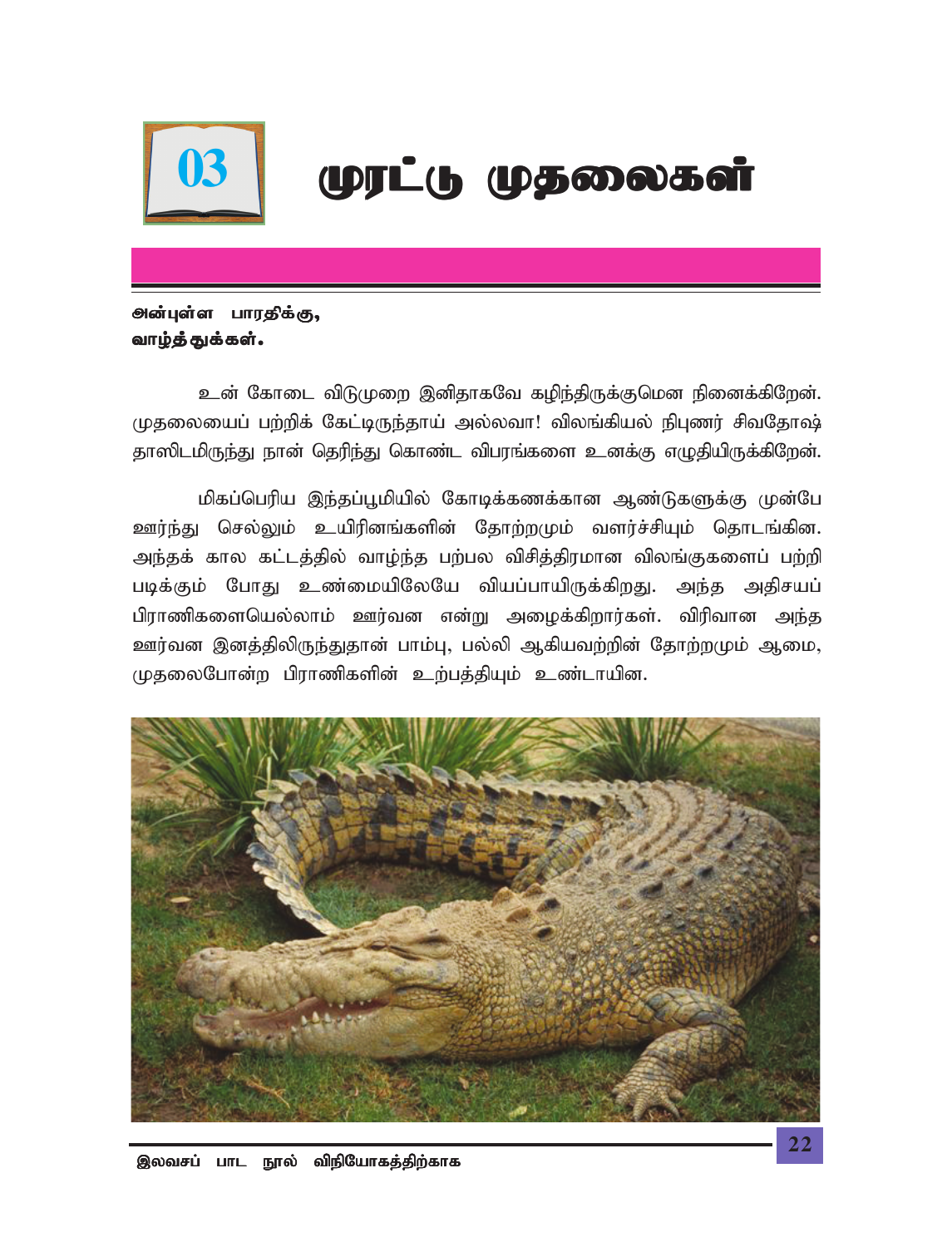முரட்டு முதலையின் அருகில் போவதற்கு உனக்கு தைரியம் இருக்கிறதா? எனக்கு இல்லை! முதலையால் நிலத்தின் மேல் சுலபமாய் நகர்ந்து செல்ல *KbahJ. mjdhy;jhd; mit vg;NghJk; jz;zPUf;Fs;NsNa efu;e;J* செல்கின்றன. இங்குமங்கும் நீந்துகின்றன. ஆமாம், இதன் உடல் நீரில் அமிழ்ந்திருக்கும் போது முதலை எவ்வாறு சுவாசிக்கும்? அந்த வசதிக்காகத்தான் இதன் மூக்கும் கண்களும் தலையிலிருந்து மேலெழும்பி நிற்கின்றன. முதலைகள் நீந்தும் போது நாலாபுறமும் பார்த்துக் கொண்டுதான் இருக்கின்றன. இவற்றின் பற்கள் மிகப் பயங்கரமானவை. தாடைகளின் ஈறுகளில் அப்பற்கள் *nghUe;jpapUf;fpd;wd. gw;fs; nky;y nky;y tpOe;J tpLfpd;wd vd;whYk;* அந்த இடத்தில் புதிய பற்கள் முளைத்து விடுகின்றன.

முதலையை ஒரு பாலூட்டி வகை உயிரினமாக நீ நினைத்து இருந்தாயானால் அது மிகப்பெரிய தவறு. முதலைகளும் முதலை வகைப்பிராணிகளும் முட்டையிலிருந்துதான் பிறக்கின்றன. இவ்வளவு பெரிய முதலையின் முட்டை எவ்வளவு பெரியதாயிருக்கும்? நீ நினைப்பது போல் மிகப்பெரியதாக இல்லை. கோழி முட்டையைப் போல சிறியதுதான். அதை விட சற்றுப் பெரியது என்று வேண்டுமானால் சொல்லலாம். முட்டையின் மேலுறை வெண்மையாகவும் கடினமாகவும் உள்ளது. முட்டைகளுக்குள்ளிருக்கும் சிறிய குஞ்சுகளின் மூக்குக்கு அருகில் முட்டைப் பற்கள் இருக்கின்றன. அந்த உறுப்பு முள் போன்று காணப்படும். அந்த முட்டைப் பற்களின் உதவியால்தான் குட்டிகள்



மேலோட்டை உடைத்துக் கொண்டு வெளியுலகத்தைக் காண வருகின்றன. அவை வெளியே வந்து சில நாட்கள் கழிந்ததும் முட்டைப்பற்கள் உதிர்ந்து விடுகின்றன.

முதலை இனத்தில் பன் னிரண் டு வகைகள் <u>உ</u>ள்ளன. தெற்காசியா, வட ஆஸ்திரேலியா, ஆபிரிக்கா, அமெரிக்கா, மடகாஸ்கர்

ஆகிய இடங்களில் இவை பெரும்பாலும் காணப்படுகின்றன. நைல் எனும் *Mgpupf;f ejpapy; tho;e;j KjiyfSf;F kdpju;fis nuhk;gg; gpbf;Fkhk;.* அவை மனிதர்களை உணவாக்கிக் கொள்ளுமாம். அதனால் அங்கு வாழ்ந்த மக்கள் மிக்க பயத்துடன் இருந்தனர். பலர் அவ்விடங்களை விட்டுச் சென்று விட்டார்கள்.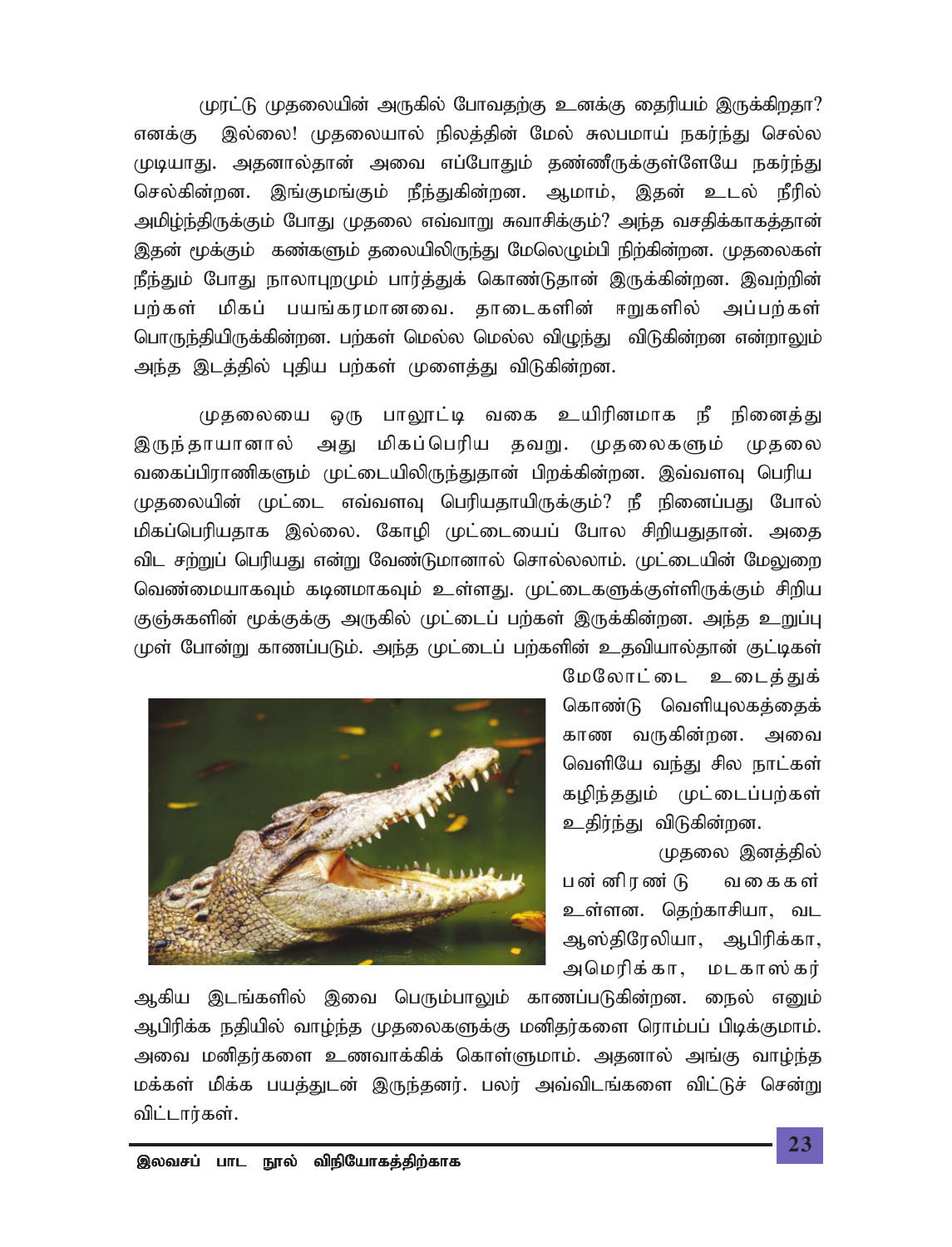(மனிதர்களை உண்ணும் முதலைகள் ஆஸ்திரேலியாவிலிருந்து இந்தியா வரை பரவலாகக் காணப்படுகின்றன. இவை நைல்நதியின் முரட்டு முதலைகளை *tplg; gaq;fukhdit.) ,tw;wpd; ePsk; 6 kPl;lu;.*

முட்டையிடும் சமயத்தில் இவை மேலும் பயங்கரமானவையாகி விடுகின்றன. கடலில் செல்லும் சிறுபடகுகளைத் தாக்கிப் பயணிகளை விழுங்கவும் செய்கின்றன. இந்த முதலைகளைப் பிடிப்பதற்கு பல வழிகள் உண்டு.

சிலவகை முதலைகள் - இந்தியா, இலங்கை ஆகிய பகுதிகளில் -ஆறு, ஏரி போன்ற இடங்களில் சதுப்பு நிலப்பகுதிகளில் - வாழ்க்கை நடத்துகின்றன. இவற்றின் நீளம் ஏறக்குறைய மூன்றரை மீட்டர்தான். முதலிரண்டு வகை முதலைகளைப் போல் நீ இவற்றையும் பயங்கரமானவையாகக் கற்பனை செய்துவிடாதே. இவை ரொம்ப சாதுவானவை. ஒரு விதத்தில் பயந்தாங்கொள்ளிகள் என்று கூடச் சொல்லலாம். மனிதர்களோடு சீக்கிரத்தில் பழகி நம் கைகளிலிருந்து ஆகாரத்தைப் பெற்றுச் சாப்பிடுகின்றன. கோடைகாலத்தில் ஆற்றிலும், ஏரியிலும் உள்ள நீர் வற்றிப்போகும்போது இவை புதிய குளங்களையும், ஆறுகளையும் நாடுகின்றன. வேறுவழியில்லாவிடில் வற்றிக் கொண்டிருக்கும் ஏரி, அல்லது ஆற்றின் சேற்றுக்குள் புகுந்து கொள்கின்றன. மீண்டும் மழைக்காலத்தில் வெளிவருகின்றன.

சிந்து, கங்கை, பிரம்மபுத்திரா நதிகளில் 9 மீட்டருக்கு மேலேயும் நீளமுள்ள பெரியமுதலைகள் வாழ்கின்றன. இவற்றின் முகமோ நீண்டிருக்கிறது. முகத்தின் முனையில் பன்றியைப் போன்ற மூக்கு அமைப்பு இருக்கும். பொதுவாக மீன்களைச் சாப்பிடும் இந்த முதலைகள் மனிதர்களையும் தின்னும் என்ப<u>து</u> தெரியவந்திருக்கிறது. முரட்டுப் பெண் முதலை ஒரு சமயத்தில் 40 முட்டைகளை இடுகிறது. இவற்றை மணலில் ஒரு பள்ளத்தில் புதைத்து வைத்து விடுகிறது.

 $^{\prime\prime}$ முதலையின் மாமிசத்தைச் சாப்பிடலாமா? இதன் இறைச்சி நண்டின் இறைச்சியைப் போல் இருக்கிறதென'' சிலர் கூறுகின்றனர். வேறு சிலரோ  $~\lq\cdot$ இல்லை தையினின் இறைச்சியைப் போல இருக்கிறதெனச்'' சொல்கின்றனர். சுவை எப்படி இருந்தாலும் முதலையின் மாமிசத்தை ருசி பார்த்தவர்களின் எண்ணிக்கை மிகக் குறைவே.

முதலை, வேட்டையாடப்படுவதற்கு முக்கிய காரணம் அதன் தோல் மேல் உள்ள மோகந்தான். முதலையின் முதுகுத்தோல் மிகவும் உறுதிவாய்ந்ததாய் இருக்கிறது. பண்டைக்கால எகிப்தியர்கள் தம் ஆடைகளை முதலைத் தோலால் தயாரித்துக் கொண்டனர். தற்போது அதன் முதுகுத்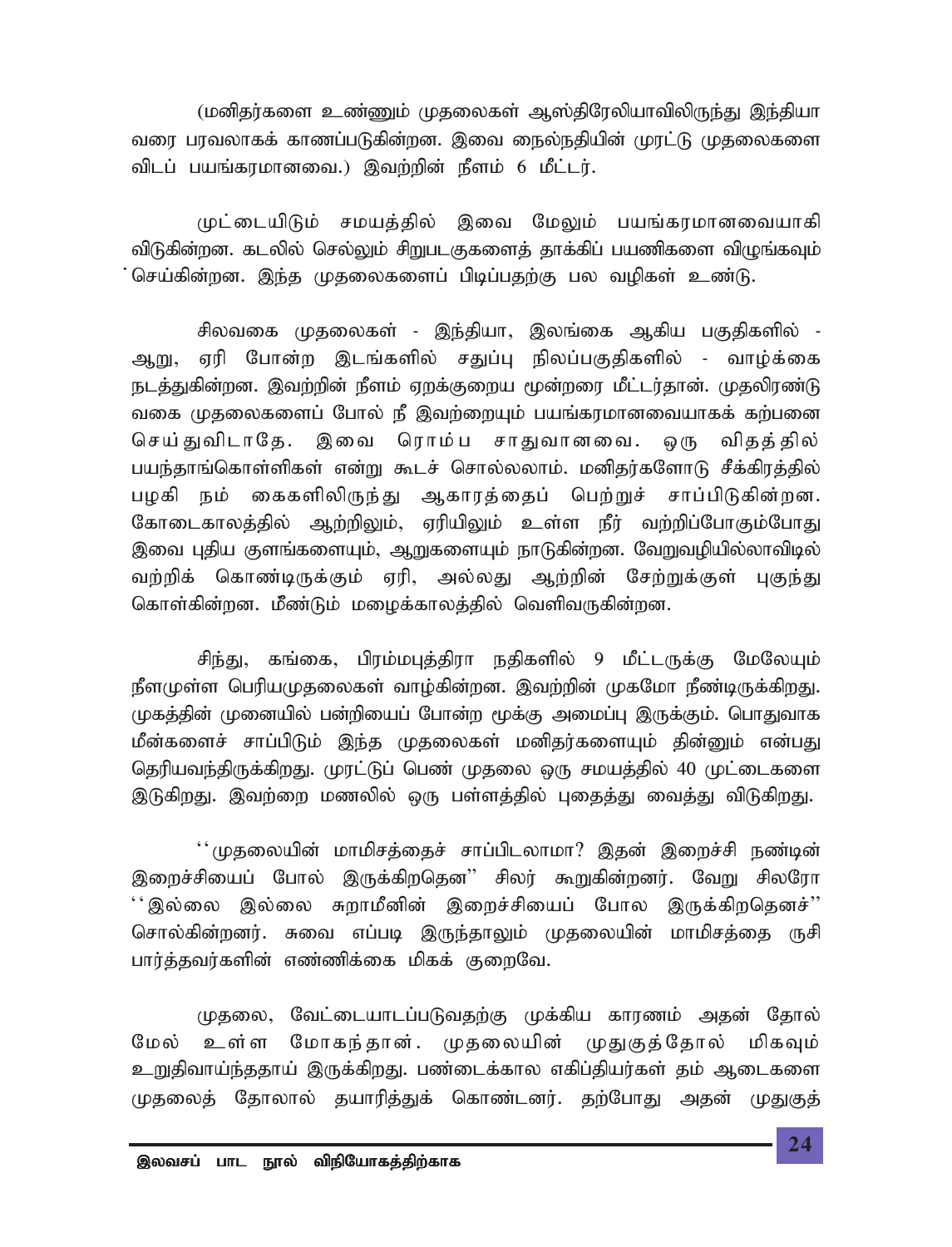கோலில் இருந்து சூட்கேஸ், பெட்டி முதலிய பலவகைப் பொருட்கள் தயாரிக்கப்படுகின்றன.

அடுத்து ஒரு கேள்வி :

கடலில் வாமும் முதலைகள் எவ்விதம் உயிர் வாம்கின்றன? சுத்தமான குடிநீர் அவைகளுக்கு எங்கிருந்து கிடைக்கிறது?

உண்மையில், அவைகளுக்கு தண்ணீர் கிடைக்கத்தான் செய்கிறது. மீன்கள் மற்றும் முதுகெலும்பு உள்ள பிராணிகளின் இரக்கக்கில் செல்லிடையில் காணப்படும் உப்பின் அளவு மிகவும் குறைந்து இருக்கும். ஆகவே முதலைகள், தங்களின் உணவிலிருந்து போதிய அளவு நல்ல நீரைப் பெறுகின்றன.

மேலும் உப்புச் சுரப்பியின் வெளிநாளம், கண்களின் ஓரத்தில் அமைந்துள்ளது. இதனால் திரவம் கண்வமியாக வெளியேற்றப்படுகிறது. முதலை கண்ணீர்த்துளிகளைச் சிந்துவதை முற்காலத்திலேயே மக்கள் அறிந்திருந்தனர். அது தன் இரையை விழுங்கிய பின் அதன் மீது அனுதாபப்பட்டு அழுவதாகவே முன்னர் கருதப்பட்டது.

இதனால் தான் 'முதலைக் கண்ணீர் ' என்ற சொல், வஞ்சகக்குணத்தைக் குறிக்க பயன்படுத்தப்படுகிறது. இந்த 'முதலைக்கண்ணீர்' புதிருக்கு விடை என்ன? முகலை கான் உட்கொண்ட இரையிலும் நீரிலும் உள்ள, தேவைக்கதிகமான உப்புக்களை வெளியேற்றத்தான் கண்ணீர் சிந்துகிறது எனத் தெரியவந்துள்ளது.

முதலை பற்றிய செய்திகள் போதுமென நினைக்கிறேன் உன் கடிதத்திற்காகக் காத்திருக்கிறேன்.

> அன்புடன் -வள்ளிதாசன்

#### பயிற்சி கிரகித்தற்

- 1. முதலைகள் ஏன் தண்ணீருக்குள்ளே நகர்ந்து செல்கின்றன?
- $2.$ முதலைகள் வேட்டையாடப்படுவதற்கான காரணம் யாது?
- $3.$ கடல்வாழ் முதலைகள் சுத்தமான குடிநீரை எவ்விதம் பெற்றுக் கொள்ளுகின்றன?
- முதலைகள் உயிர் வாழ்வதற்கு ஏதுவாய் அமைந்துள்ள அம்சங்கள் 4. யாவை?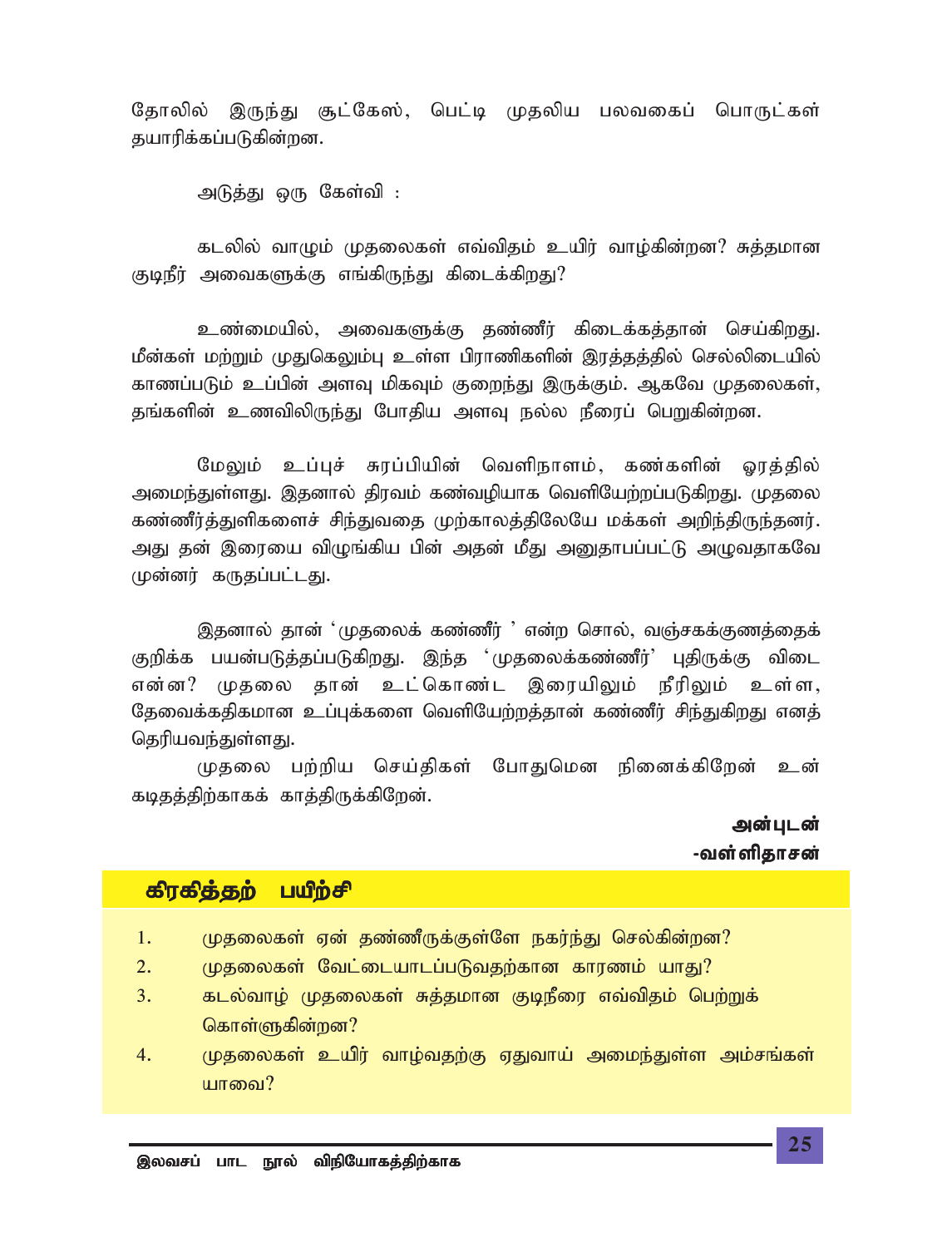- *6. ~~Kjiyf; fz;zPu;|| vd;gjd; tpQ;Qhd tpsf;fk; ahJ?*
- *7. ~~Kjiyf; fz;zPu;|| vd;w kuGj; njhlupd; Neu;g;nghUisAk;* குறிப்புப் பொருளையும் விளக்குக.
- 8. *(*ழதலை பற்றிய விடயங்களைச் சுவைபடக் கூறுவதற்கு ஆசிரியர் கையாண்ட வழிகள் யாவை?
- 9. இக்கட்டுரையின் முக்கிய கருத்துக்களை பத்து முதல் பதினைந்து <u>வாக்கியங்களில் சுருக்கி எழுதுக.</u>

### **செயற்பாடு**

குழுவாக இணைந்து பின்வரும் செயற்பாடுகளில் ஈடுபடுங்கள்.

- 1. நீங்கள் அறிந்த உயிரினம் ஒன்றின் வாழ்க்கை வட்டத்தின் விந்தையான தகவல்களைத் திரட்டி ஒப்படை ஒன்று தயாரியுங்கள்.
- *2. me;j capupdj;jpd; tho;f;ifapy; epfOk; tpe;ijahd tplaq;fisg;* பற்றி உமது நண்பனுக்கு அல்லது நண்பிக்கு ஒரு கடிதம் எழுதுங்கள்.
- *3. gpd;tUk; nrhw;fSf;F nghUj;jkhd xj;j nrhw;fisg; ghlj;jpypUe;J* தெரிந்து எழுதுங்கள்.
	- *1. Ntdpw;fhyk; 2. kpfj;jpwikahdtu;*
	- *3. Nrw;W epyk; 4. Qhyk;*
	- *5.**a***யிறு 6. ஜனனம்**
	- *7. czT 8. thtp*
- 
- 
- 

9. உதிரம்

## **திலக்கணம்**

### *epWj;jf; FwpaPLfs; epWj;jf; FwpaPLfs;*

ஒரு பகுதியைச் சரியாகப் படித்து, அதற்குரிய பொருளைப் புரிந்து கொள்வதற்கு உதவுவன நிறுத்தக் குறியீடுகள். இக்குறியீடுகளை முறையாகப் பயன்படுத்தினால்தான் வாக்கியத்தின் கருத்து மாறுபடாது இருக்கும்.

### 1. வினாக்குறி **அல்லது வினாவிசைக்குறி**

வினாவாக்கியத்தின் இறுதியில் இக்குறியீடு இடம்பெறும் (?)

- 1. *பு*ரட்டு முதலையின் அருகில் போவதற்கு உனக்கு தைரியமிருக்கிறதா?
- 2. *பு*தலை எவ்வாறு சுவாசிக்கும்?
- 3. *புுதலை*யின் முட்டை எவ்வளவு பெரியதாய் இருக்கும்?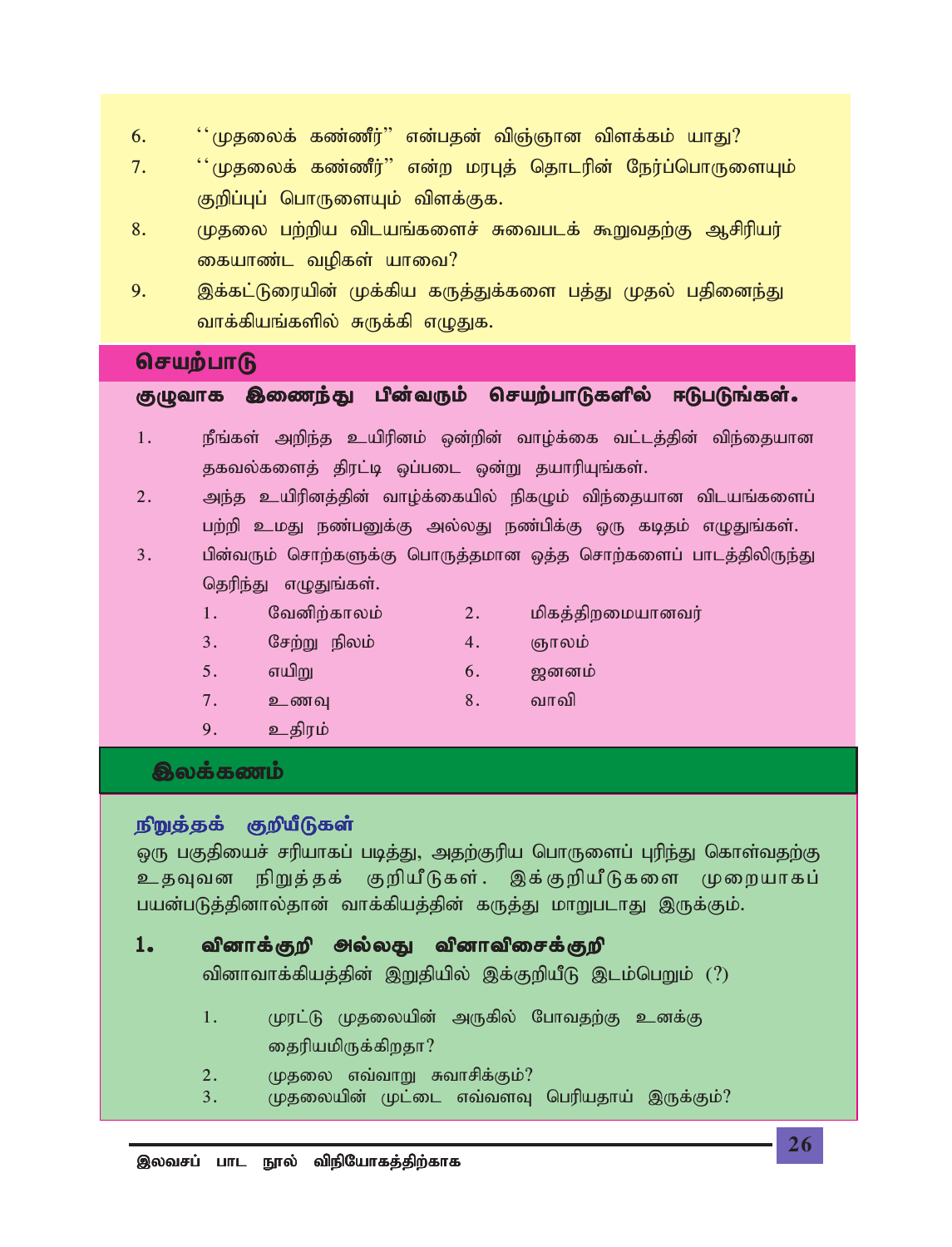#### வியப்புக்குறி அல்லது மெய்ப்பாட்டுக்குறி (!)  $2 -$

வியப்பு, விருப்பம், இரக்கம், நோ, துன்பம், உற்சாகம், அருவருப்பு, வெறுப்பு, கட்டளை, மடைமை போன்ற உணர்ச்சிகளை வெளிப்படுத்தும் இடைச் சொற்கள், சொற்றொடர்கள், வாக்கியங்கள் ஆகியவற்றுக்குப்பின் இக்குறி இடப்படும்.

- உதாரணம்:- $\mathbf{i}$ . முதலையைப் பற்றிக் கேட்டிருந்தாய் அல்லவா!  $\dddot{\mathbf{n}}$ . ஆகா! நீர் வீழ்ச்சியின் அழகுதான் என்னே!
	- ஐயோ! அவர்கள் இறந்து விட்டார்களே! iii.
	-

#### காற்புள்ளி அல்லது உறுப்பிசைக் குறி (, )  $3.$

ஒரு தொடராக வரும் சொற்களையும், சொற்றொடர்களையும்  $(\bigoplus)$ துணைவாக்கியங்களையும் தனித்தனியாகப் பிரித்துக் காட்டுவதற்கு இக்குறியீடு பயன்படுத்தப்படுகிறது.

- தெற்காசியா, வட ஆஸ்திரேலியா, ஆப்பிரிக்கா, உதாரணம்:-அமெரிக்கா, மடகஸ்கர் ஆகிய இடங்களில் இவை பெரும்பாலும் காணப்படுகின்றன.
- வாக்கியத்தின் பொருளை மேலும் தெளிவுபடுத்திக் காட்டுவதற்குக்  $\overline{(\mathcal{A})}$ காற்புள்ளிகள் பின்னும் முன்னும் இடப்படும்.
- நாம் முதியோரிடம், குறிப்பாக உதவியற்ற உதாரணம்:-முதியவர்களிடம் அன்பு காட்டப் பழகிக் கொள்ள வேண்டும்.
- பொருள் மயக்கம் உண்டாகக் கூடிய இடங்களில், அம்மயக்கம்  $(2)$ தோன்றாதவாறு தெளிவுபடுத்துவதற்கும் இக்குறியீடு இடப்படும்.

அண்ணன், தம்பி வீட்டிற்குச் சென்றிருந்தமையை .தாரணம்:-அறிந்திருக்கவில்லை

 $(F)$ நேர்கூற்றுப் பகுதியை வாக்கியத்தின் ஏனைய பகுதியில் இருந்து பிரித்துக் காட்டுவதற்கு காற்புள்ளி இடப்படும்.

நான் என் ஆசிரியரிடம் ''முதலைக் கண்ணீர் பற்றிக் உதாரணம்:-கேட்டபோது, முதலைக் கண்ணீர் என்ற சொல் வஞ்சக குணத்தைக் குறிக்கப் பயன்படுத்தப்படுகின்றது'' என்று அவர் சொன்னார்.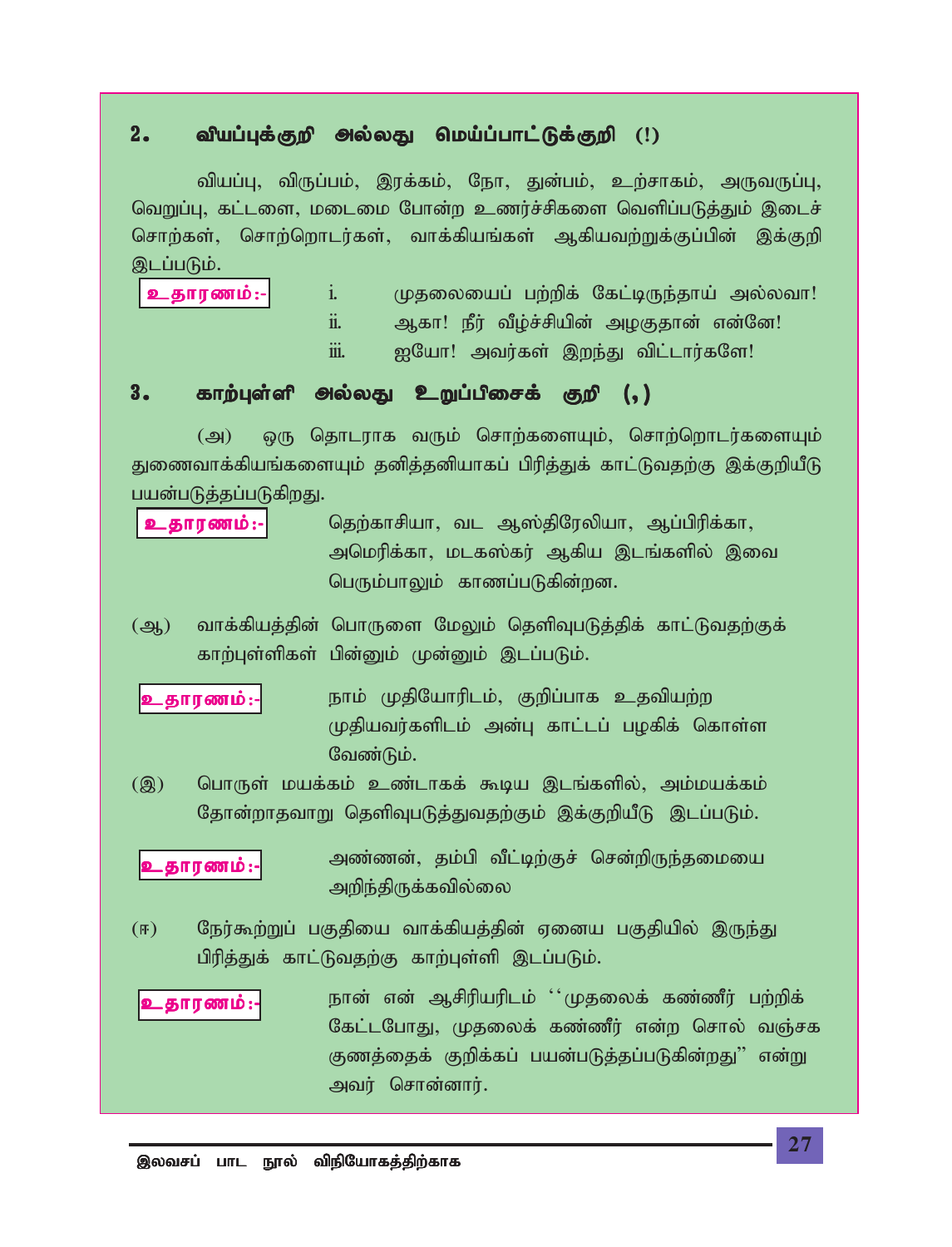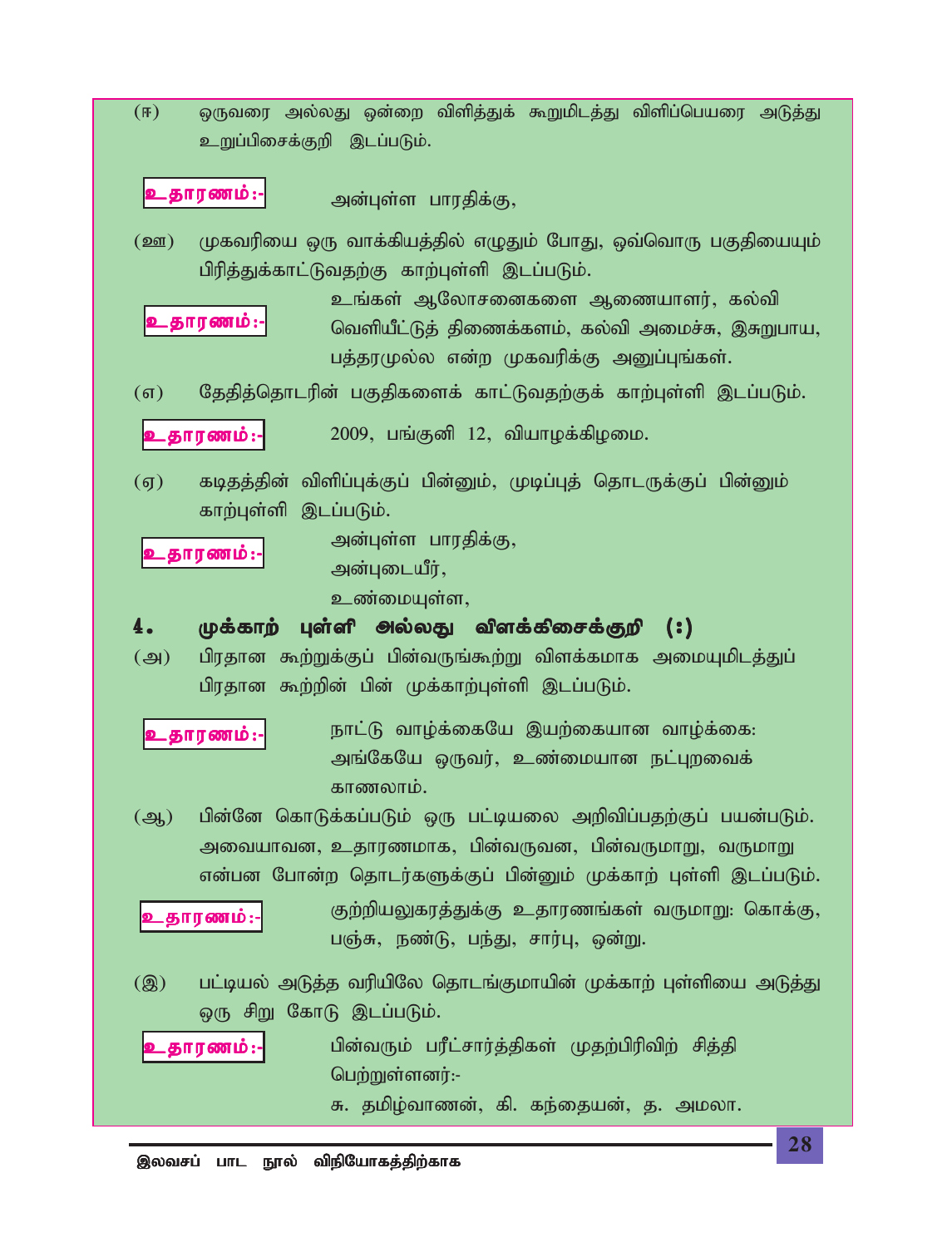*5 . miug;Gs;sp my;yJ njhlupirf; Fwp ( @ ) (m) njhlu; thf;fpajij ; xj;j my;yJ Vwj;jho xj;j Kjd;ikAs;s xd;Wf;F Nkw;gl;l cl;nwhlu;fis ,izg;gjw;F miug;Gs;sp ,lg;gLk;. (M) xU thf;fpaj;jpy; xd;Wf;F Nkw;gl;l gadpiyfs; tUk; nghOJk; miug;Gs;sp gad;gLj;jg;gLfpwJ.* i *Mz;bAk; ,wf;fpwhd; @ murDk; ,wf;fpwhd;.* ii*. kpd;rhuk; tpsf;Nfw;Wfpd;wJ @ ePupiwf;fpd;wJ@ fhw;W tPRfpd;wJ @ rikay; nra;fpd;wJ @ khtiuf;fpd;wJ mr;rbf;fpd;wJ @ ,d;Dk; vj;jidNah njhopy;fisr; nra;fpd;wJ. 6 . rpW NfhL my;yJ tpl;birf;Fwp ( - )* (*m) ntt;Ntwhff; \$wg;gl;l nghUs;fisj; njhFj;Jf; \$Wtjw;F tpl;birf;Fwp gad;gLj;jg;gLfpwJ. rpq;fstu;> jkpou;> K];ypk;fs; - vy;NyhUk; me;j itgtj;jpYk; fye;J nfhz;ldu;. (M)rpy tifr; nra;As;fspNy tpl;birf;Fwp gad;gLj;jg;gLfpwJ. rpd;dQ; rpW fpspNa - fz;zk;kh nry;tf; fsQ;rpaNk vd;idf; fypjPu;j;Nj - cyfpy; Vw;wk; Gupa te;jha;* (*M) nrhw;fisr; RUf;fp vOJtjw;F ,f;Fwp gad;gLj;jg;gLk;. M - u;* = *Mrpupau; c - k;* = *cjhuzk; 7. milg;Gf;Fwp (.......) (m) vOj;jhsu; jhNk ghlj;jpy; ,ilr; nrUfyhfNth Fwpg;GiuahfNth itf;Fk; gFjpfisj; jdpikg;gLj;jpf; fhl;Ltjw;F ,f;FwpaPL gad;gLj;jg;gLk;. fk;gUk; xl;lf; \$j;jUk; Vl;bf;Fg; Nghl;bahf (,jpy; cz;ik ,Ug;gjhfj; njupatpy;iy) ,uhkhazk; ghbdu; vd;W xU nrtptopr; nra;jp \$WfpwJ. (M) vOJk; NghJ rhd;whjhuk;> tiutpyf;fzk;> tpsf;fk;> khl;Nlw;Wf; Fwpg;G> nkhopngau;g;G Nghd;wtw;iwf; fhl;Ltjw;Fk; ,f;FwpaPL cjhuzk;: cjhuzk;: cjhuzk;: cjhuzk;: cjhuzk;:-*

்<u>பயன்படும்.</u>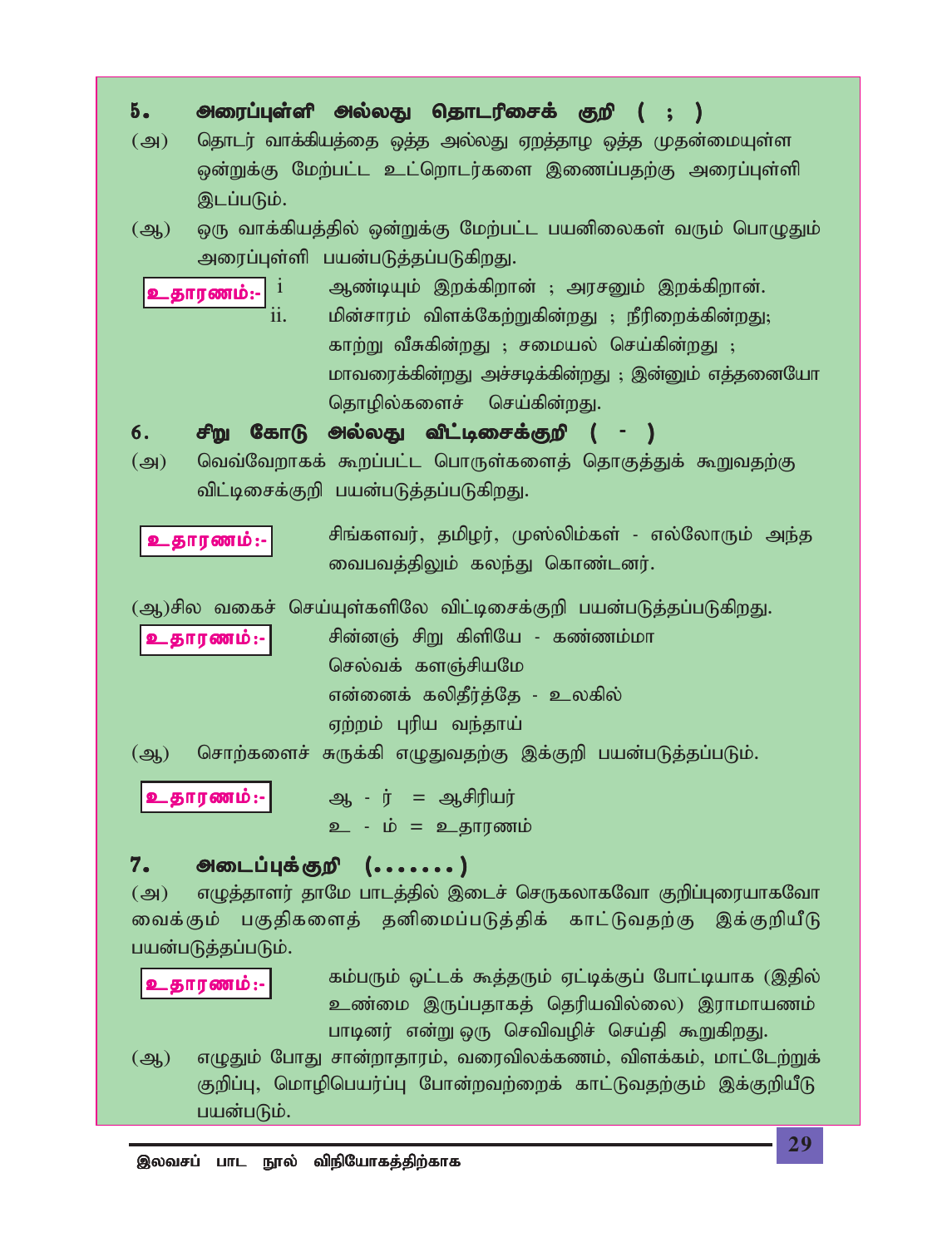உதாரணம்:-

அண்ணாவிமார்களை (கூத்தாசிரியர்களை)கௌரவித்தல். இன்று இணையம் (Internet) அனைவரையும் ஆட்டிப்படைகின்றது.

பயிற்சி

பின்வரும் பந்தியை உரிய நிறுத்தக் குறிகளிட்டு பிரதி செய்க**.** 

 $\{.\; / \; ? \; / \; ! \; / \; , \; / \; () \; / \; - \; / \; ; \; / \; . \; ' \; \; \}$ 

தெஹிவளையில் அமைந்துள்ள மிருகக்காட்சிச்சாலைக்குச் சென்றிருக்கிறீர்களா பாடசாலைச் சுற்றுலா மூலம் அங்கு செல்லும் வாய்ப்பு எமக்குக் கிட்டியது மிருகங்கள் பறவைகள் ஊர்வன எனப் பலவகைப் பிராணிகளை ஒரே இடத்தில் கண்டு மகிழலாம் ஆஹா அங்கு கண்ட காட்சிகள் எவ்வளவு அற்புதமானவை கூட்டமாகச் சென்ற எங்களைக் கண்டதும் குரங்குகள் எட்டிப்பார்த்து நகைத்தன எங்களைப் பார்த்து நட்புடன் கையை நீட்டின அதைக்கண்ட ஆண்மயிலொன்று தன்நீண்ட தோகையை விரித்து ஆடிய காட்சி கை நீட்டிப் பிச்சை வாங்காதே என்று அவைகளுக்குக் கூறுவது போல <u>இருந்தது</u> மாலையில் யானைகளின் விளையாட்டு சர்க்கஸ் இடம்பெறும் என்ற செய்தி தேனாய் இனித்தது அதைப் பார்வையிட ஆண்கள் பெண்கள் சிறுவர்கள் முதியவர்கள் எல்லோரும் வந்து காத்திருந்தார்கள் அப்போது அங்கு வந்த யானைகள் சுற்றின ஓடின ஆடின சைக்கிள் மிதித்தன தும்பிக்கையைத் தூக்கி எம்மை ஆசீர்வதித்தன அவற்றை இரசித்த நாம் அவற்றிற்கு டாட்டா காட்டி <u>விட்டு வெளியே வந்தோம்.</u>

### **மொழி வளம்**

### கலைச்சொற்கள்

அறிவியல், தொழில்நுட்பக் கருத்துக்களை விளக்க உருவாக்கப்பட்ட ஏற்றுக் கொள்ளப்பட்ட புதிய சொற்களே கலைச் சொற்கள் எனப்படுகின்றன. இவை இரவல் வாங்கப்படுகின்றன; பழைய சொற்கள் பயன்படுத்தப்படுகின்றன; புதிய சொற்கள் உருவாக்கப்படுகின்றன.

- 
- 
- 
- *7 ifalf;fj; njhiyNgrp 8 miug;ghd; 9 ngl;Nuhy;*
- *10 ,izak;. 11 tpirg;gyif 12 ,Wtl;L*
- -
- *13 VTfiz 14 nra;k;kjp*
- இலவசப் பாட நூல் விநியோகத்திற்காக
- 1. மின்சூள் 2 கார்பனேற்று 3 கைதரசன்
- 4 கணினி *5* தொலைபேசி 6 மின்னஞ்சல்
	-
	-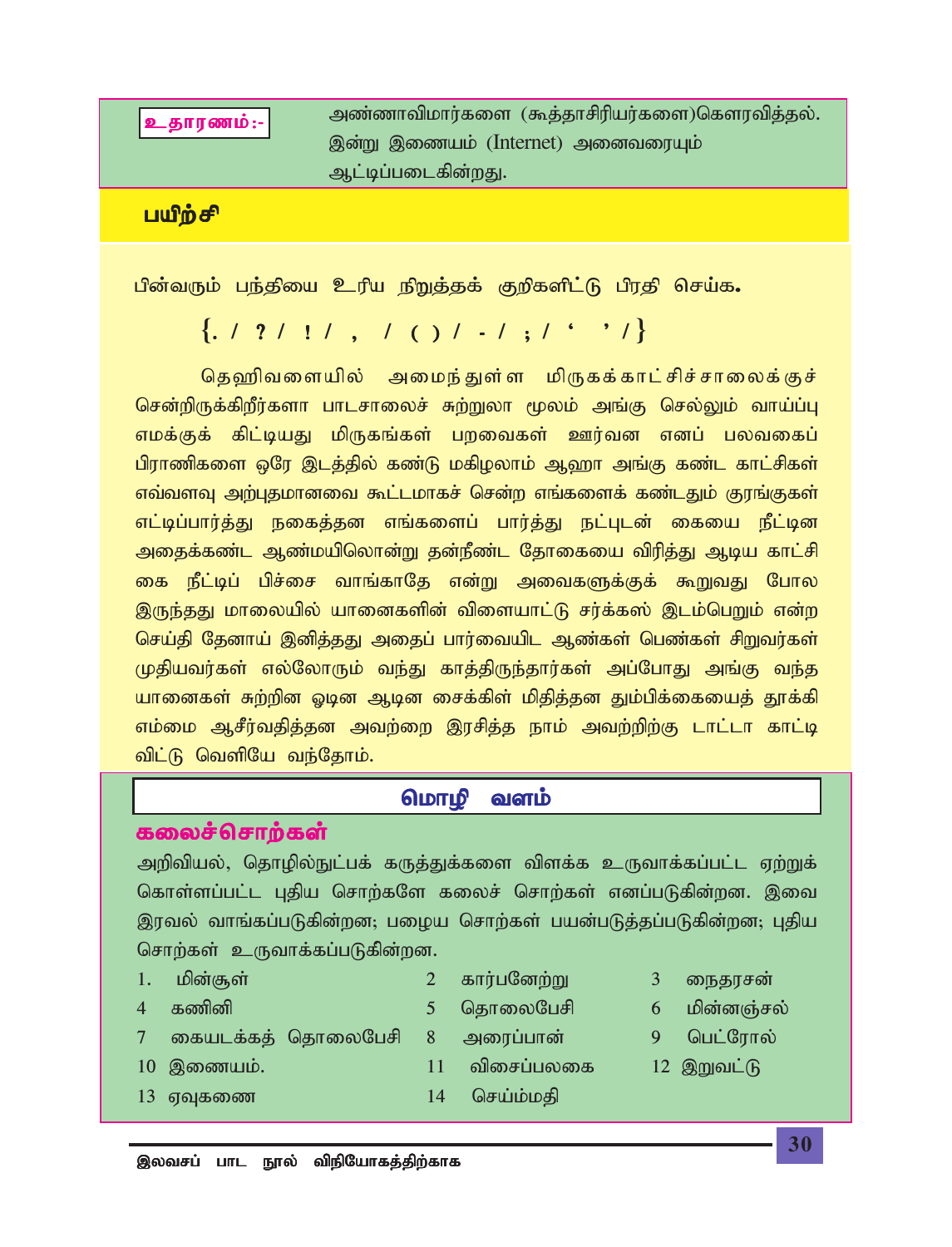### **பயிற்சி**

குழுக்களாக பிரிந்து பின்வரும் செயற்பாட்டில் ஈடுபடுங்கள்.

*1. cq;fs; FOTf;F toq;fg;gl;l thug;gj;jpupifapy; fhzg;gLk;* கலைச்சொற்களைப் பட்டியற்படுத்துங்கள்; அவற்றுக்கான மூலச்சொற்களையும் கண்டறிந்து எழுதுங்கள்

# **ஆக்கத்திறன்**

### கடிதம் எழுதுதல்

கடிதம் ஒரு தகவல் தொடர்பு ஊடகமாகும். ஒருவரோடு நேரில் பேச முடியாத சந்தர்ப்பத்தில் அவரோடு கடிதம் மூலம் தொடர்பு கொள்கிறோம். கடிதம் எழுதப்படும் விடயம், நோக்கம் என்பவற்றிக்கு ஏற்ப கடிதத்தினை இரு வகைப்படுத்தலாம்.

 $I$  *உ*றவு முறைக்கடிதங்கள்

II *njhopd; Kiwf;fbjq;fs;*

 *fbjk; cwT Kiwf;fbjk; njhopd;Kiwf; fbjk;* 1. கெழுதகைமைக்கடிதங்கள் *(*நெருங்கிய நட்புடையோர்) 2. நன்றியறிவிப்புக் கடிதங்கள் 3 அறுதாபக் கடிதங்கள் 4. வாழ்த்துக் கடிதங்கள் 5. அழைப்புக் கடிதங்கள் 1. செய்தித்தாட் கடிதங்கள் 2. முறைப்பாட்டுக் கடிதங்கள் 3 விண்ணப்பக் கடிதங்கள் 4. தகவல் கேட்கும் கடிதங்கள் 5. அனுப்பாணைக் கடிதங்கள்

இவை தவிர தற்காலத்தில் கணினி ஊடாக மின்னியல் கடிதங்கள் பெரும்ப<u>ாலு</u>ம் பயன்படுத்தப்பட்டு வருகின்றன.